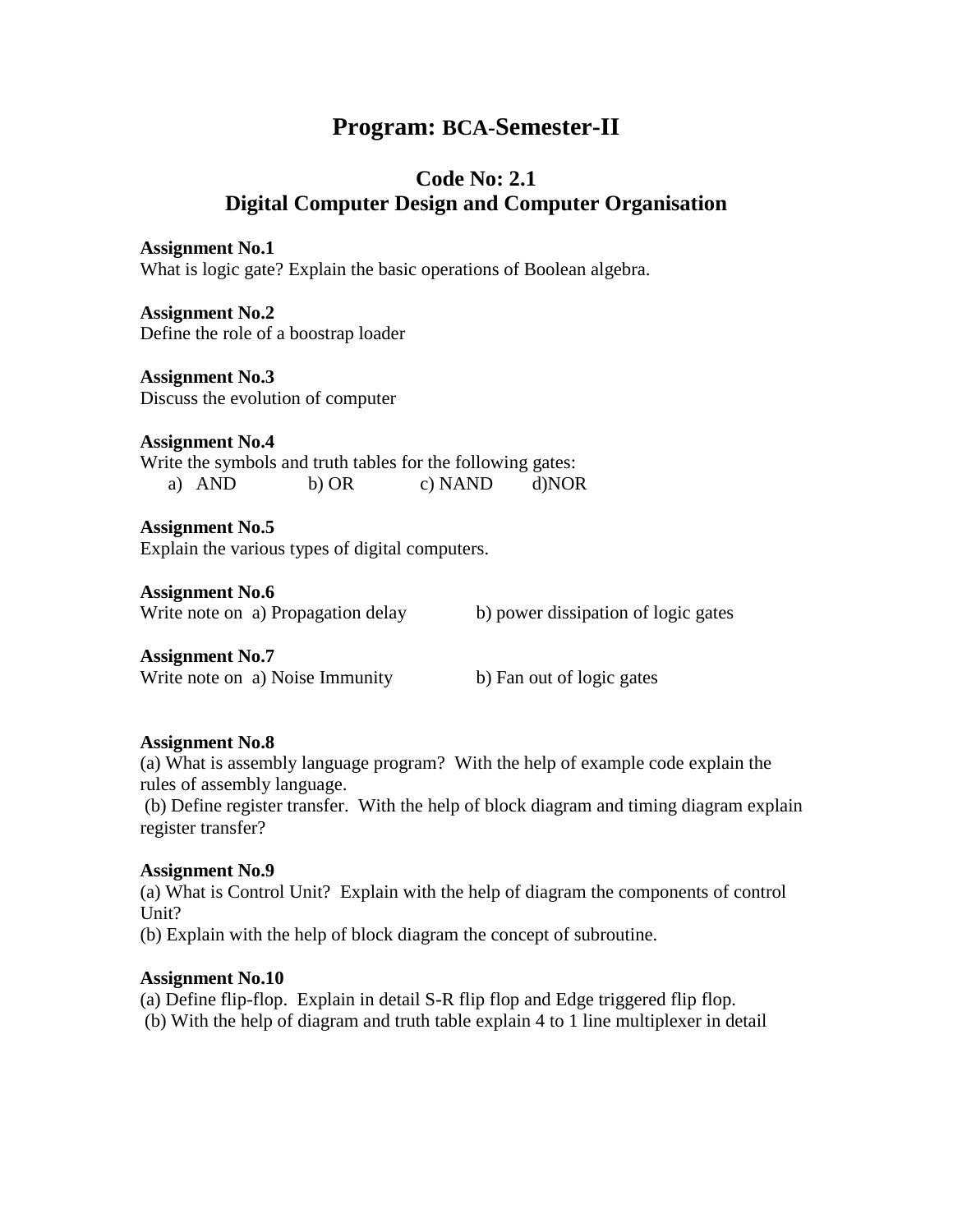## **Code No: 2.2 System Analysis and Design**

### **Assignment No.1**

Define system. Explain the concept of system.

## **Assignment No.2**

Write short note on the following

- a) Graphical User Interface
- b) Fourth Generation techniques

## **Assignment No.3**

(a) Explain different phases of feasibility study.

(b) Explain structured flow chart with and example.

**Assignment No.4** Write Feasibility Study in detail

## **Assignment No.5**

(a) Discuss different fact finding techniques. (b) Explain pseudo code with an example.

## **Assignment No.6**

Write short note on the following

a) MIS

b) Software Engineering

## **Assignment No.7**

Write a note on the system Development Life Cycle and Draw a neat diagram of (SDLC)

## **Assignment No.8**

Write about various Software Development Process Models in detail.

## **Assignment No.9**

Write on Entity Relation Diagram and its procedure of preparing in detail

## **Assignment No.10**

Write short note on the following (a) Fact Finding Techniques (b)Structured Analysis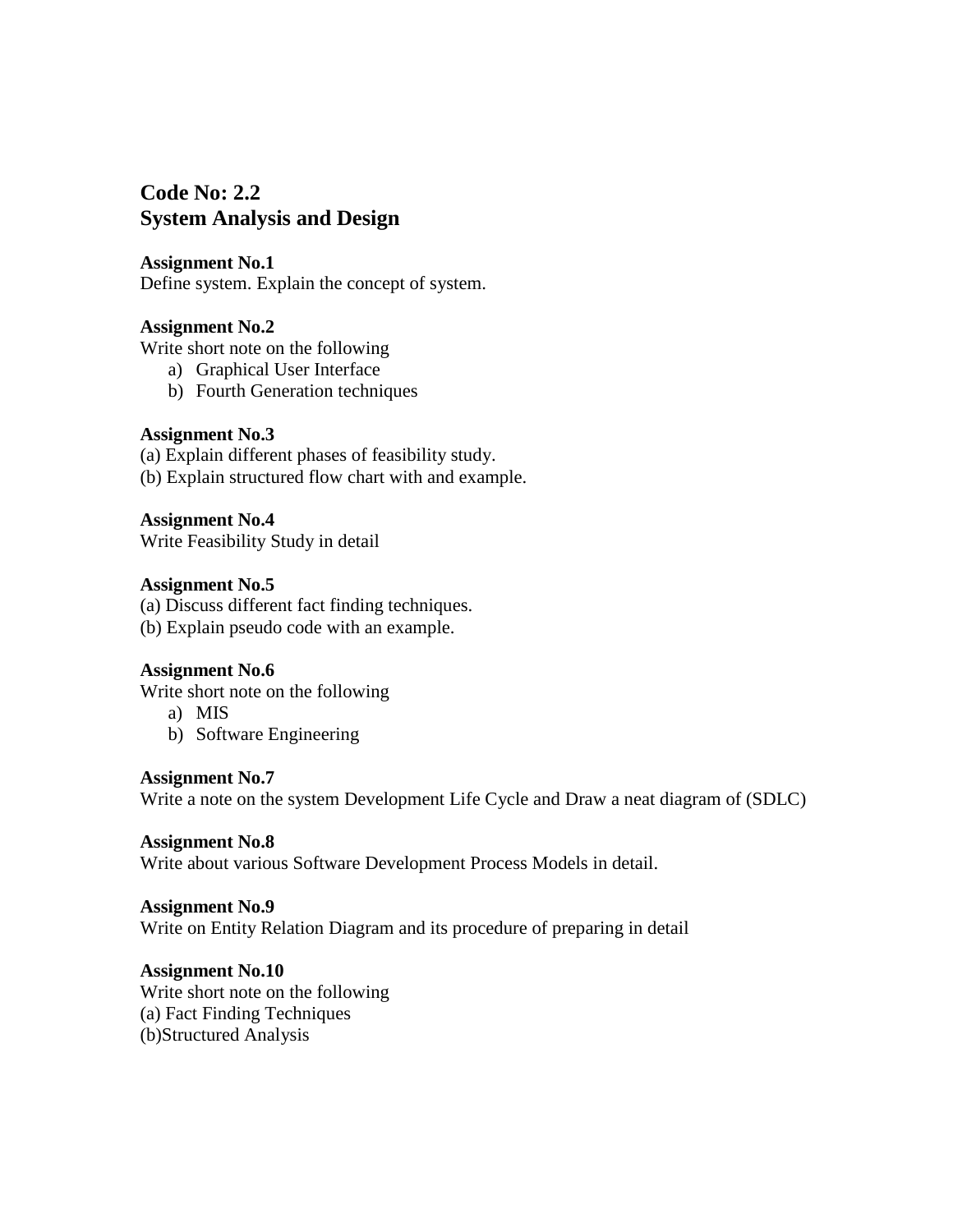# **Code No: 2.3 'C' Programming & Data Structures**

#### **Assignment No.1**

Write a program to sort the numbers using bubble sort method.

#### **Assignment No.2**

What is a STACK? What are the different operations that can be performed on a stack?

**Assignment No.3** Write a note on data types in 'C'

#### **Assignment No.4**

Discuss the following constructs available in C language with suitable example for each a) Switch statement b) while loop

#### **Assignment No.5**

Write a note on the following:

- a) Pointer to structure
- b) Recursion

#### **Assignment No.6**

Write a note on the following:

- a) Extended binary tree
- b) Linked lists

## **Assignment No.7**

Define following terms:

- a) Degree of a tree
- b) Binary tree
- c) Leaf Node
- d) Depth of a tree

#### **Assignment No.8**

a) What is a circular queue? Explain the need for a circular queue.

## **Assignment No.9**

Differentiate between the following.

- a) getc() and putc()
- b) fprintf() and fscanf()

## **Assignment No.10**

Explain the concept of structure with a suitable example.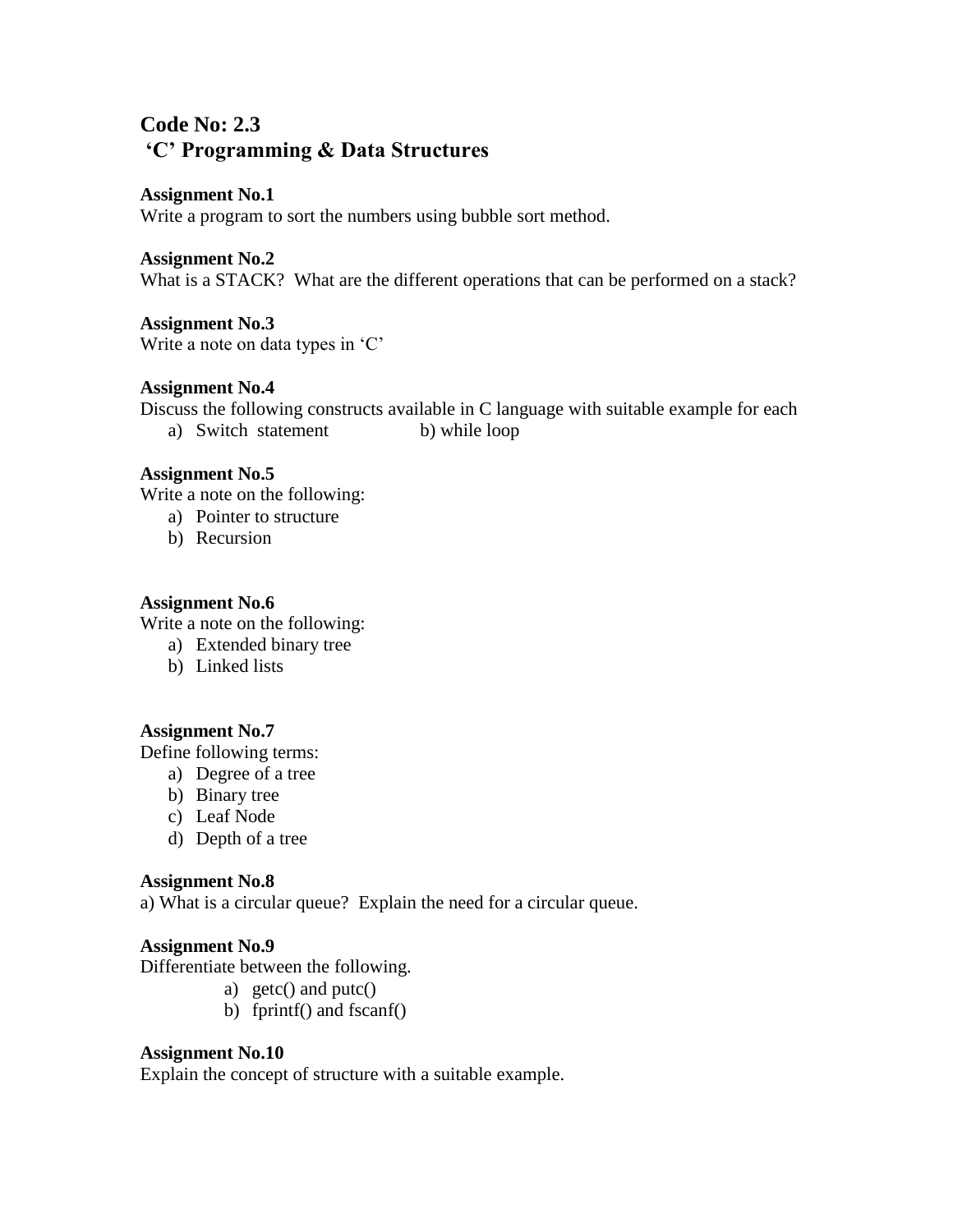# **Code No: 2.4 Organizational Behaviour**

**Assignment No.1** Define term Perception in detail.

**Assignment No.2** What is group dynamics?

**Assignment No.3** Explain the process of motivation in detail.

## **Assignment No.4**

Write short notes on the following:

- a) Theory of X and Y of motivation
- b) Importance of OB

## **Assignment No.5**

Write short notes on the following:

- a) Group decision making
- b) Traits of personality

## **Assignment No.7**

Define stress. Explain in detail the various causes of stress.

## **Assignment No.8**

What do you mean by personality? Explain in brief the theories of Personality.

#### **Assignment No.9**

Explain in detail Abharam Maslow's theory of motivation.

## **Assignment No.10**

What is Organisational Behaviour? Explain in brief the different models of Organisational Behaviour.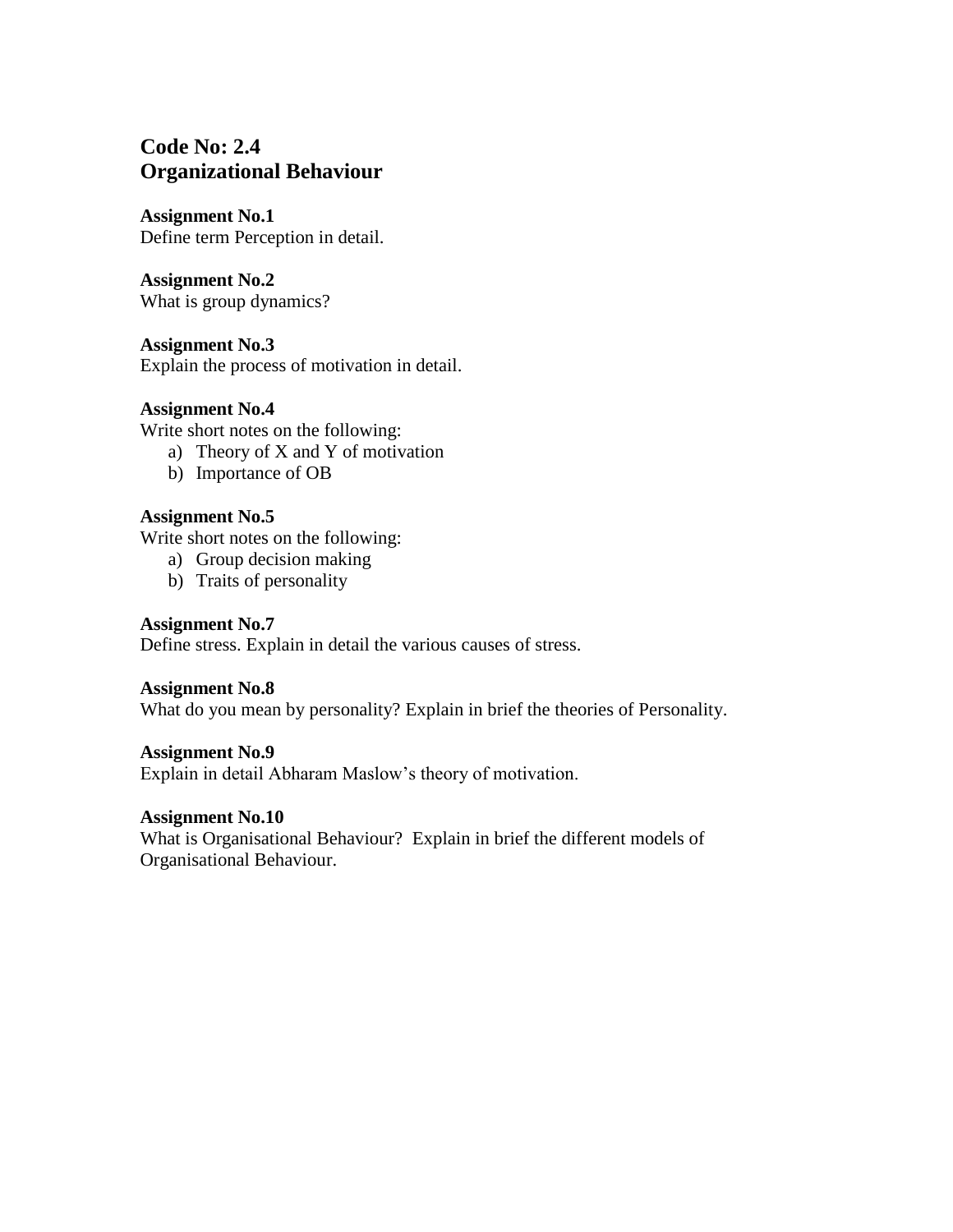## **Code No: 2.5 Business Environment Assignment No.1**

Write short notes on the following:

- a) Government Responsibility towards Business
- b) Economic Reforms

## **Assignment No.2**

Write short notes on the following:

- a) World Bank
- b) Monetary Policy

## **Assignment No.3**

What is fiscal policy? Discuss on the recent budget of the Indian economy.

## **Assignment No.4**

Define Monetary Policy, What are credit control measures of RBI? Explain each in brief.

## **Assignment No.5**

Explain the importance of banking services to business. Discuss the reforms in the Banking sector.

## **Assignment No.6**

## **Assignment No.7**

What is business environment? Discuss various factors of external environment of business.

## **Assignment No.8**

What is WTO? Discuss the necessary guidelines as a platform for the conduct of global trade.

## **Assignment No.9**

What is Foreign Trade? What are the major composition of India's import and export?

## **Assignment No.10**

Write details of about economic planning in India with its objectives and strategies in India.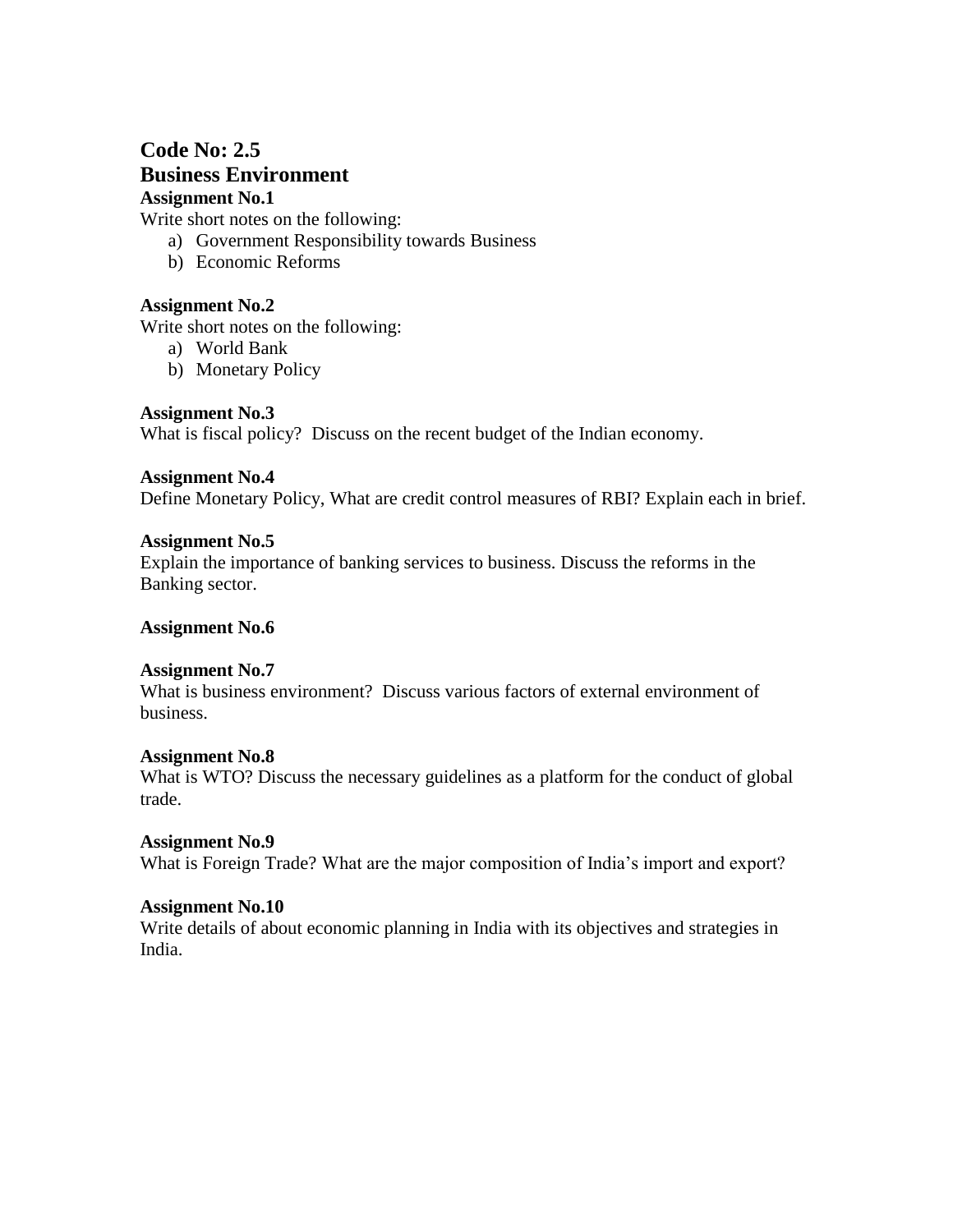# **Code No: 2.6 Numerical Methods**

## **Assignment No.1**

Explain the terms:

- a) Error propagation
- b) Interpolation techniques

## **Assignment No.2**

Represent hexadecimal number 7CFin power of 16 and find its decimal equivalent.

## **Assignment No.3**

Find a real root of the equation  $x^3$ -2x-5=0 by Newton Raphson method, correct to 2 decimal places.

## **Assignment No.4**

Solve the following system of equations by Gauss elimination method.

 $2x+y+4z=12$  $4x+11y-z=33$  $8x-3y+2z=20$ 

## **Assignment No.5**

Establish the Simpson's one third rule.

## **Assignment No.6**

Find a real root of the equation  $x^3$ -4x-9=0 by bisection method, correct to 2 decimal places.

## **Assignment No.7**

Fit the curve  $y=a+bx+CX^2$  which fits the following data:

## **Assignment No.8**

a) Explain the terms:

 i) Accuracy ii) Truncation error b) Find the following: i)  $(12.50)10 = (?)2$  ii)  $(625)10 = (?)16$ 

## **Assignment No.9**

a) Find the root of the equation:

 $x^4$ - $x - 13 = 0$  Using Newton – Raphson method correct up to two decimal places.

b) Solve the system of equations: